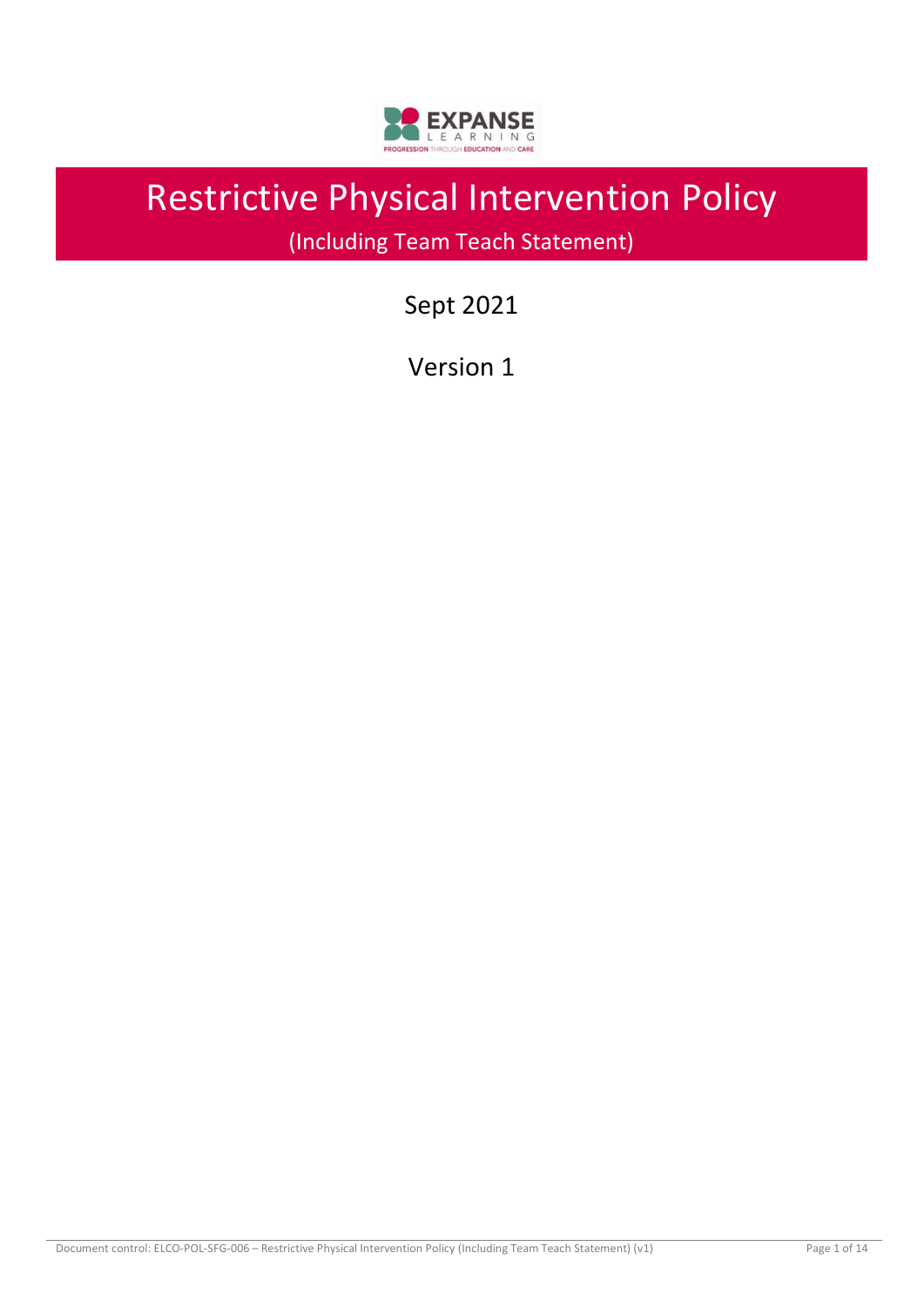# **Team-Teach Policy Statement, supporting Expanse Learning College's Behaviour Policy**

# **1. Scope**

This policy applies to all staff at Expanse Learning College (Hereafter referred to as the college).

# **2. Introduction**

This policy statement is intended as a supporting guide to the college's behaviour policy, outlining the role of Team-Teach; what is acceptable practice and that which clearly is not.

Team-Teach is a whole setting, behaviour management response that aims to use de-escalation and behaviour strategies as a standard response to challenging behaviour. However, this is incorporated with restrictive positive handling techniques that are graded and gradual (up or down) as the situation requires.

# **3. Restrictive Positive Handling techniques are never used in isolation**

# *The Team-Teach approach will:*

- Reinforce policy and practice, inform of current legislation, legal considerations and circular guidelines concerning restrictive physical interventions
- Reinforce the essential verbal and non-verbal skills required in a crisis situation
- Make staff groups aware of necessary interventions appropriate to the level of behaviour reached by the student. Following training, providing staff with knowledge, understanding and physical skills required for their personal safety, and the management of children in their care. Offers post-incident structure to both the student and member of staff

# **4. Team Teach Aim**

To provide an accredited training framework designed to reduce risk and through working together to safeguard people and services.

# **5. Team Teach Objectives**

- To develop shared values which promote the attitude, skill and knowledge needed to implement Team Teach in the workplace.
- To develop positive handling skills in behaviour management, including verbal and non- verbal communication, diversion, de-escalation and safe, effective, humane physical interventions.
- To develop skills in positive listening and learning.

# **6. The basic principles of Team-Teach are:**

- At least two members of staff when a situation occurs. This is protection for both staff and students concerned.
- 95% of crisis situations can be resolved through calm, controlled, dignified and skilled de- escalation strategies.
- Minimum force and time important not to react emotionally but professionally and composed.
- Last resort (where possible) all other behaviour management strategies to be tried and used first.
- Restrictive physical intervention techniques that provide a gradual, graded system of response commensurate with the situation, task and individuals involved.
- Techniques allow for verbal communication utilising positive relationships.
- Techniques that do not rely on pain or "locks" for control.
- Staff safety and protection issues addressed important for staff to have a range of break-away and release techniques in a serious situation where health and safety are at risk.
- Emphasis on staff awareness and communication skills verbal and non-verbal used to de-escalate a possible crisis situation.
- Following restraint there should be both a supportive and reflective structure for both staff and students.
- All incidents involving students being physically managed should be reported, recorded, monitored and evaluated.

Team-Teach is governed by the British Institute of Learning Difficulties (BILD) code of practice.

# **7. Entitlements and Requirements.**

All trained teaching, childcare and support staff are entitled as part of their professional development to: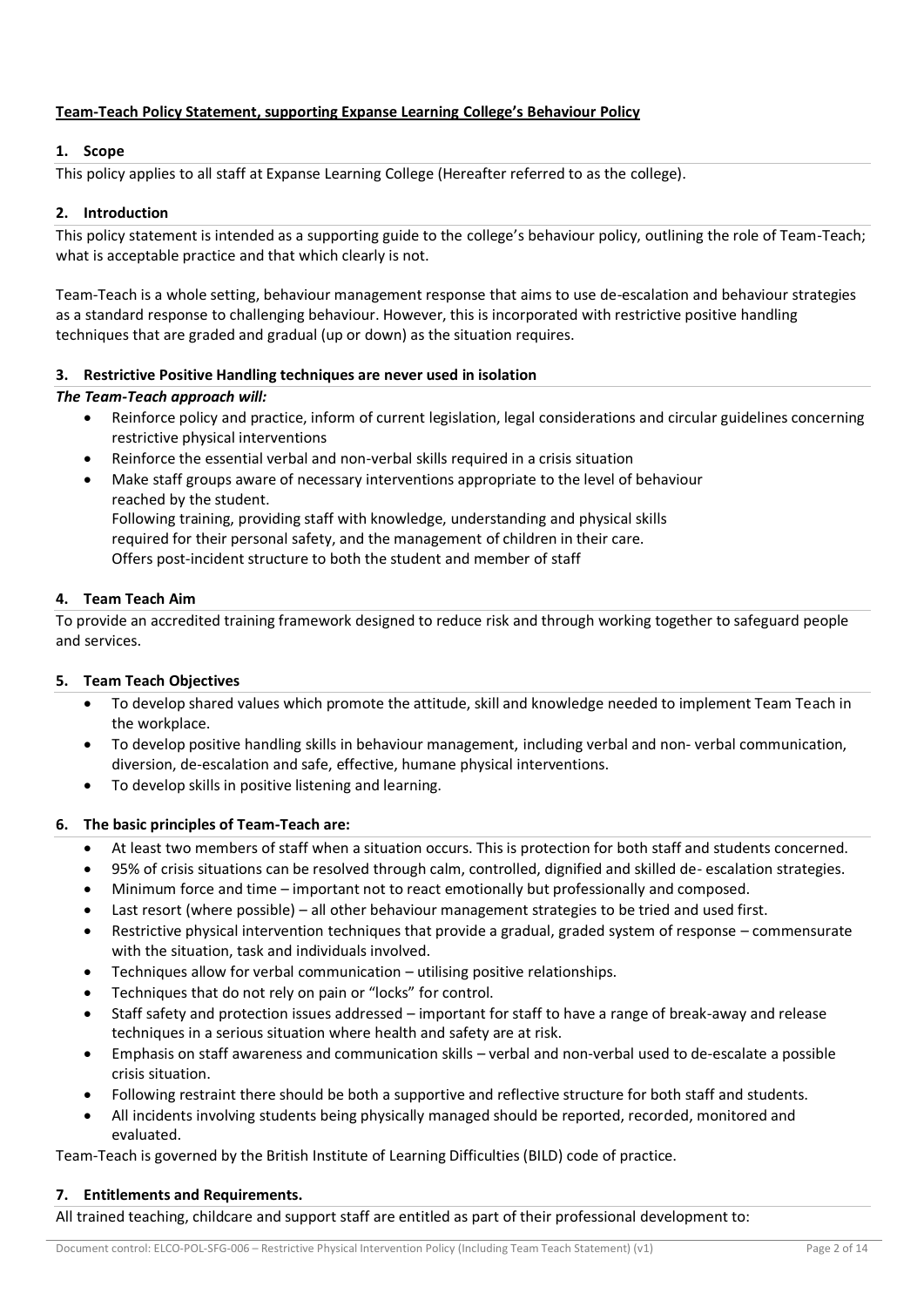- A **minimum** of 6 hours re-accreditation Team Teach training (existing 12hr certificated staff) within a two-year period of completing a basic training course or previous refresher course.
- A minimum of a 12 hours Team Teach basic training course (new staff)
- Availability of additional Team Teach training for areas not covered in the mandatory 6hr/12hr training courses.
- Notification of any updates and changes in the management of challenging behaviour and handling techniques, and changes in current legislation / legal considerations.
- Review / assess and express their own perceived areas of additional training requirements through risk assessment and situations arising in their own college / class environment.
- An individual copy of the Team Teach policy and positive handling guideline booklet made available for them, and evidence of it being read and understood.
- The availability of being able to approach a Team Teach instructor and be reminded / demonstrated on any particular Team Teach recognised / approved positive handling technique.
- To express their views on any particular handling techniques efficiency or inadequacy on any particular student (which must then be recorded by that particular member of staff in that students' individual support plan / risk assessment)

# **8. Parents / Carers**

Are entitled to information on the behavioural management and positive handling techniques which staff employ in last resort situations. When appropriate, they are also invited to contribute to their child's Student Individual Risk Assessment (SIRA) – (See: relevant section in the RPI Policy). It is considered 'good practice' for Parents / Carers to be given a copy of the college's policy on the use of force (RPI Policy, along with the Behaviour Management Policy) to read. By signing the interview form the Parent / Carer will be indicating their agreement with the college's 'Behaviour Policy', and in signing, they are acknowledging the college's power to use reasonable force on their child in the circumstances described in the policy.

# **9. Governing Body**

- Are entitled to attend any behaviour management training.
- A copy of all relevant policies / guidelines and documents.
- Any relevant information and data which allows them to monitor and make decisions about college improvement issues.
- It is good practice for the Governing Body to monitor incidents where RPI has been used.
- Head teachers have an important role in reporting such incidents to them
- Governing bodies must ensure that a procedure is in place for recording each significant incident in which a member of staff uses force on a student and reporting each such incident to each parent / carer of the student as soon as practicable after the incident.
- If it is likely that reporting an incident to a parent / carer will result in significant harm to the student, significant incidents should be reported to the local authority, after first seeking advice from a member of the senior management team.

# **10. Team Teach trained staff at the College**

| Karl Wane            | Kyrstie Schofield |  |
|----------------------|-------------------|--|
| Steph howard         | TBC.              |  |
| <b>Scott Roberts</b> | TBC.              |  |
| Alistair Atkinson    |                   |  |
| Patrick Taylor       |                   |  |

*This Policy Statement MUST be read in conjunction with the College's Behaviour Policy and Restrictive Physical Intervention Policy.*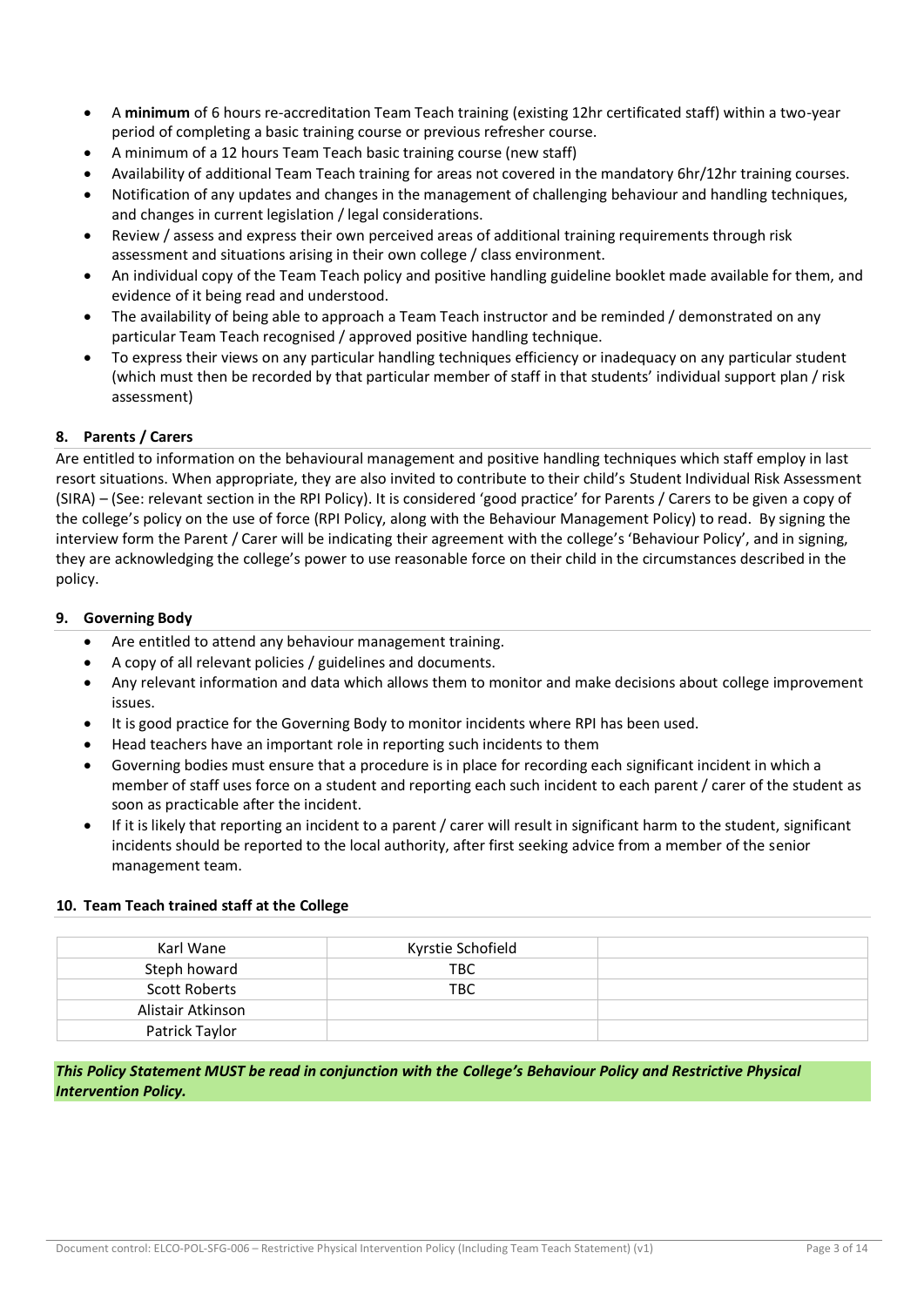# **Restrictive Physical Intervention Policy Statement, supporting Expanse Learning College's Behaviour Policy**

## **1. Scope**

This policy applies to all staff at Expanse Learning College (Hereafter referred to as the College).

Restrictive Physical Intervention / Restraint 'is the positive application of force with the intent of overpowering the client' in order to:

- Restrict movement
- Restrict mobility
- Disengage from dangerous or harmful physical contact

The proper use of physical control requires judgement, skills and knowledge of non-harmful methods of control.

# *All members of college staff have a legal power to use 'reasonable force'*

*This power applies to any member of staff at the college. It can also apply to people whom the Head of College has temporarily put in charge of students, such as unpaid volunteers, or parents accompanying students on a college organised visit.* 

As a general rule nobody has the right to touch, move, hold or contain another person. However, people with a duty of care operate in exceptional circumstances where it is sometimes necessary to act outside this norm. Whenever they do so they should be clear about why it is **NECESSARY**. The best legal defence would be to show that any actions were in the child's **BEST INTEREST** and that they were **REASONABLE AND PROPORTIONATE,** along with being for the **LEAST AMOUNT of TIME,** and using the **LEAST AMOUNT OF FORCE.** 

## **Colleges can use reasonable force to:**

- Remove disruptive children from the classroom where they have refused to follow an instruction to do so
- Prevent a student behaving in a way that disrupts a college event or a college trip or visit
- Prevent a student leaving the classroom were allowing the student to leave would risk their safety or lead to behaviour that disrupts the behaviour of others
- Prevent a student from attacking a member of staff or another student, or to stop a fight in the playground
- Restrain a student at risk of harming themselves through physical outbursts

# **2. Introduction**

On occasions when de-escalation and conflict resolution techniques have failed, the use of Restrictive Physical Intervention (RPI) may be required to safely and appropriately manage a situation. The concept of RPI involves ensuring that students with a high level of personal stress; a dangerous lack of self-control; and a serious desire to challenge and threaten, are diverted from harming themselves or others; seriously damaging property; disruptive behaviour prejudicial to the safe and secure learning environment of the college, or are protected from the likelihood of them doing so. When no one is in control the desire to challenge and threaten often escalates. A proactive, orderly, caring and learning environment is impossible to achieve and sustain when students or adults believe they are not safe.

Restrictive Physical Intervention (RPI) includes the use of Physical Presence; Restriction of Access; Restriction of Exit; Physical Diversion; Increased Staffing; High Level Supervision; Restrictive Physical Intervention (RPI) and the necessary Prevention from Leaving the Premises without Permission, so that dangerous and / or violent behaviour is controlled and prevented from spreading to others. *(All in line and accordance with the current BILD code of practice)* 

# **3. The Team Teach code of practice**

The Team Teach code of practice stresses that:

- RPI should only be used in the best interests of the service user
	- The minimum force for the shortest time
	- Prevent injury, pain and distress
	- Maintain dignity
	- Reasonable and proportionate
	- All actions should be necessary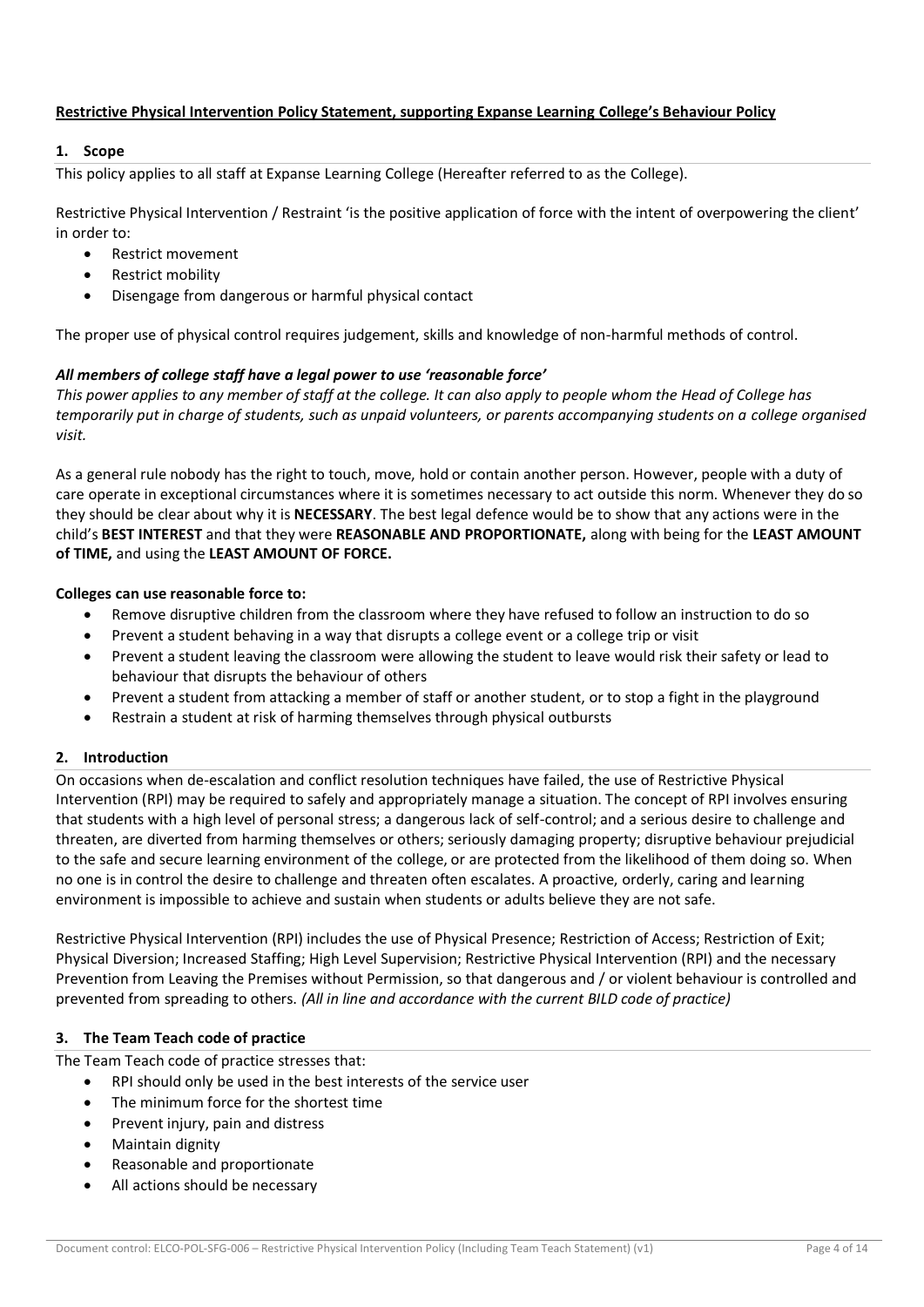# **4. Restrictive Physical Intervention must only be used when it is required to prevent a student:**

- From self-harming
- Injury to other children, service users, staff or teachers
- Damaging property
- An offence is being committed, and
- In college settings, any behaviour prejudicial to the maintenance of good order and discipline within the college, or among any of its students

It is each member of staff's responsibility to make an assessment of the particular circumstances. Staff will need to decide if control is appropriate, and if it is, at what level. It is not considered appropriate to adopt a blanket approach to the use of Restrictive Physical Intervention simply because a student may have emotional and behavioural difficulties.

## **5. Staff will need to take the following factors into consideration:**

- The behaviour of the student
- The known intention of the student
- Their known wishes, feelings and emotional state
- The student's personal history
- The influence of other students, family and friends
- Any events that may be causing the student anxiety
- Knowledge of the student
- The time of day
- The antecedents to the situation

In considering these factors particular attention needs to be given to the age, understanding and maturity of the student. As a student matures, he / she becomes more able to make considered decisions. However, competency is not only determined by age and maturity. The possible consequences of behaviour should be a significant factor in decision making.

A decision, which involves an assessment of the risk of potential harm, must not be left to a student to make alone. It will be a matter for negotiation, or solely the responsibility of the member of staff. The more danger that can be foreseen in a particular situation, the less likely it will be that the student is competent to make a decision.

Where a student is proposing to do something where there is clear potential for him / her injuring themselves; others, or seriously damaging property, then staff can properly affect RPI to prevent him / her from doing so.

#### **6. Dialogue**

It is essential that wherever possible the use of RPI, particularly Restrictive Physical Intervention (RPI), should be avoided in favour of lower level de-escalation, through verbal persuasion and dissuasion, and positive handling prompts.

Persuasion and dissuasion are where the staff focus the discussion with students with the aim of persuading or dissuading them from an intended course of action. It is in effect focused guidance. Only when dialogue is clearly not producing a satisfactory resolution and a situation continues to be unsafe, or to deteriorate then staff should consider the use of RPI.

# **7. Physical Presence**

Staff member's physical presence is often all that is necessary to communicate authority, and to re-establish safety and security. Presence by implication of one's authority may restrict student's movement for a brief period, but is limited to:

- Standing close by, or in front of a student
- Standing momentarily or temporarily in the way of a student

Presence should become neither oppressive, nor of excessive duration. It is likely to be most effective if complemented by a range of non-verbal communication signals, and Persuasion or Dissuasion. Physical presence must be:

- Considered appropriate in the context of a particular situation or incident
- Used only in the context of engaging the student in discussion about the significance, relevance and consequences of his / her behaviour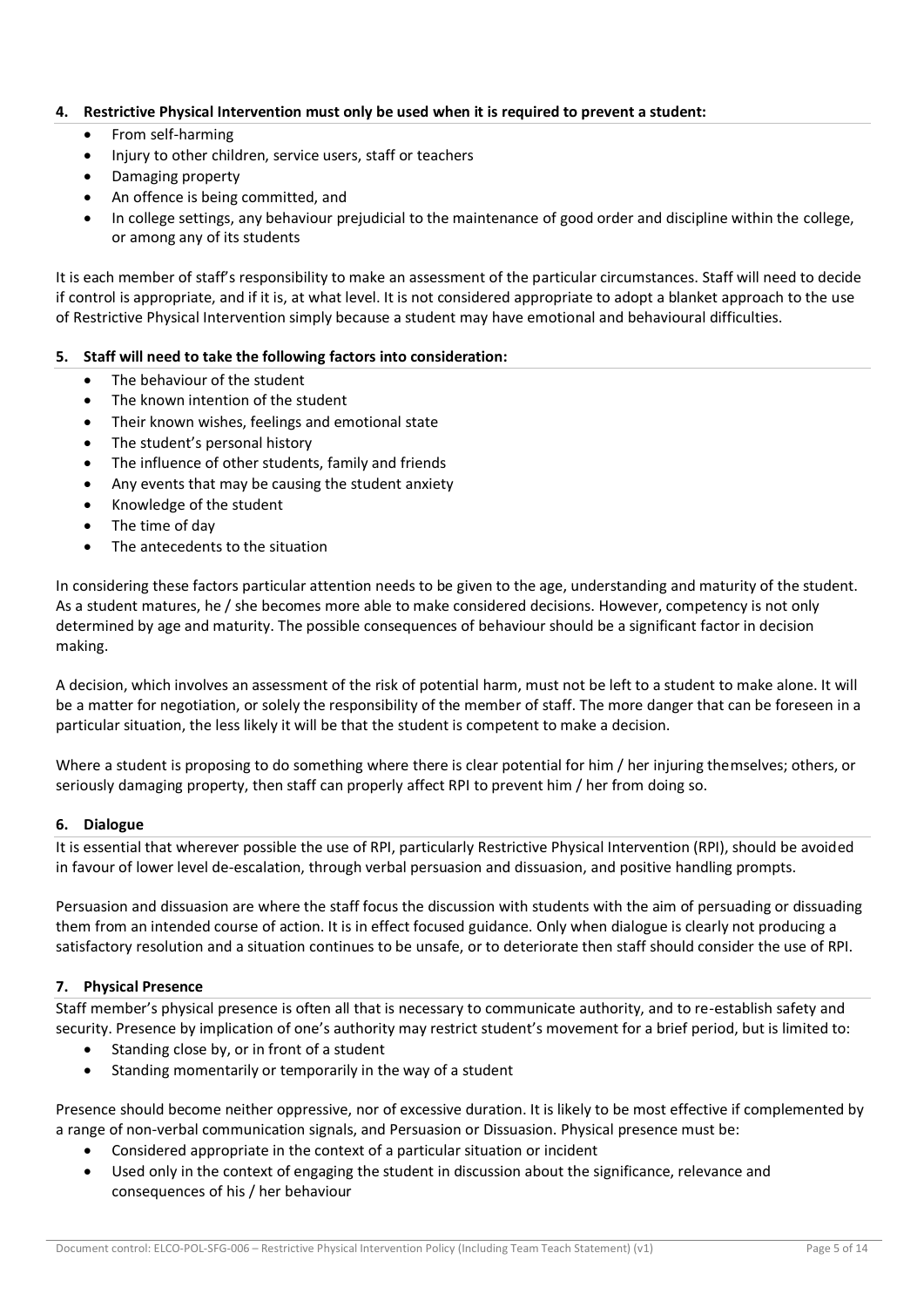• Ended if it is met with resistance, when a decision will need to be made whether or not another form of intervention is appropriate

# **8. Restriction of Access / Exit**

In the ordinary course of maintaining a supportive and stable educational experience, staff may limit student's liberty by requiring them not to do things that they may prefer to do, including restricting them within a building. However, if the student complies with the reasonable request, restriction of liberty is not an issue.

There may be occasions, however, when a student has lost self-control, and is intent on serious self-damage; inflicting injury on others; damage to property, or is considered potentially likely to do so, that it would be appropriate to prevent access to dangerous environments by locking doors to them. Restricting access under such circumstances is considered appropriate staff action.

Occasionally in respect of the types of behaviour described previously, it may be necessary to prevent a distressed student from exiting a room by blocking the doorway by Physical Presence. This type of control is appropriate and permissible provided that:

- The duration of the intervention is only brief, and the student is engaged in conversation aimed at de-escalating the situation
- The action is a response to a particular situation and not regular practice
- If the student physically resists, a considered decision is made in respect of justification for, and use of, alternative forms of intervention

## **9. Physical Diversion**

As part of a range of Restrictive Physical Interventions, Physical Diversion differs from Restrictive Physical Intervention (RPI) in the degree of 'force' used. Physical Diversion may be for example, holding a hand; placing a hand on the forearm; or putting an arm around the shoulder. Physical Diversion is a means of deflecting a student from destructive and / or disruptive behaviour. It involves little force but serves to reinforce staff attempts to 'reason'. It is persuasive rather than coercive. It is important that:

- It should guide, comfort and reassure
- If possible, the intervening member of staff should already have an established relationship with the student
- Physical Diversion should not arouse sexual expectations or feelings (if it does holding should cease)
- It should be ended if it is met with resistance. When a further decision will need to be made whether or not another form of intervention is appropriate

#### **10. Increased Staffing Levels**

Whilst not a true RPI technique, the temporary physical presence of Increased Staffing Levels when a particular class are experiencing difficulties in functioning, because of the behaviour of a particular student / students, it may be a means of managing the situation. A temporary increase of staffing levels is particularly useful because it does not label individual students.

#### **11. Time Out**

If a student is unsettled, and it is felt that they would benefit from being away from a situation, then they might take 'Time out'. Time out can either be requested by a student or directed by staff. The objective should be to give a student the opportunity to regain their composure, without the pressure associated with being in a formal location or being near staff or other students. Time out is an important tool in encouraging and supporting students to manage their own behaviour prior to reaching a crisis point. Staff must be conscious of the fact that some students might ask for time out as a way of getting out of a lesson without real reason. Where possible students who ask for time out, might have a prior arrangement that might form part of their IBP / PHP. **Any area or room used for 'Time Out' must be unlocked and be monitored by staff at all times.** 

#### **12. Isolation**

If a student is unsettled, and continues to be disruptive to the safe and secure learning environment of other students, it may be considered by staff to separate a student from their peers, and supervise him / her by a member or members of staff with the purpose of providing him / her with continuous focused supervision and support. **Students isolated from their peers and supervised by staff must not be in locked rooms.**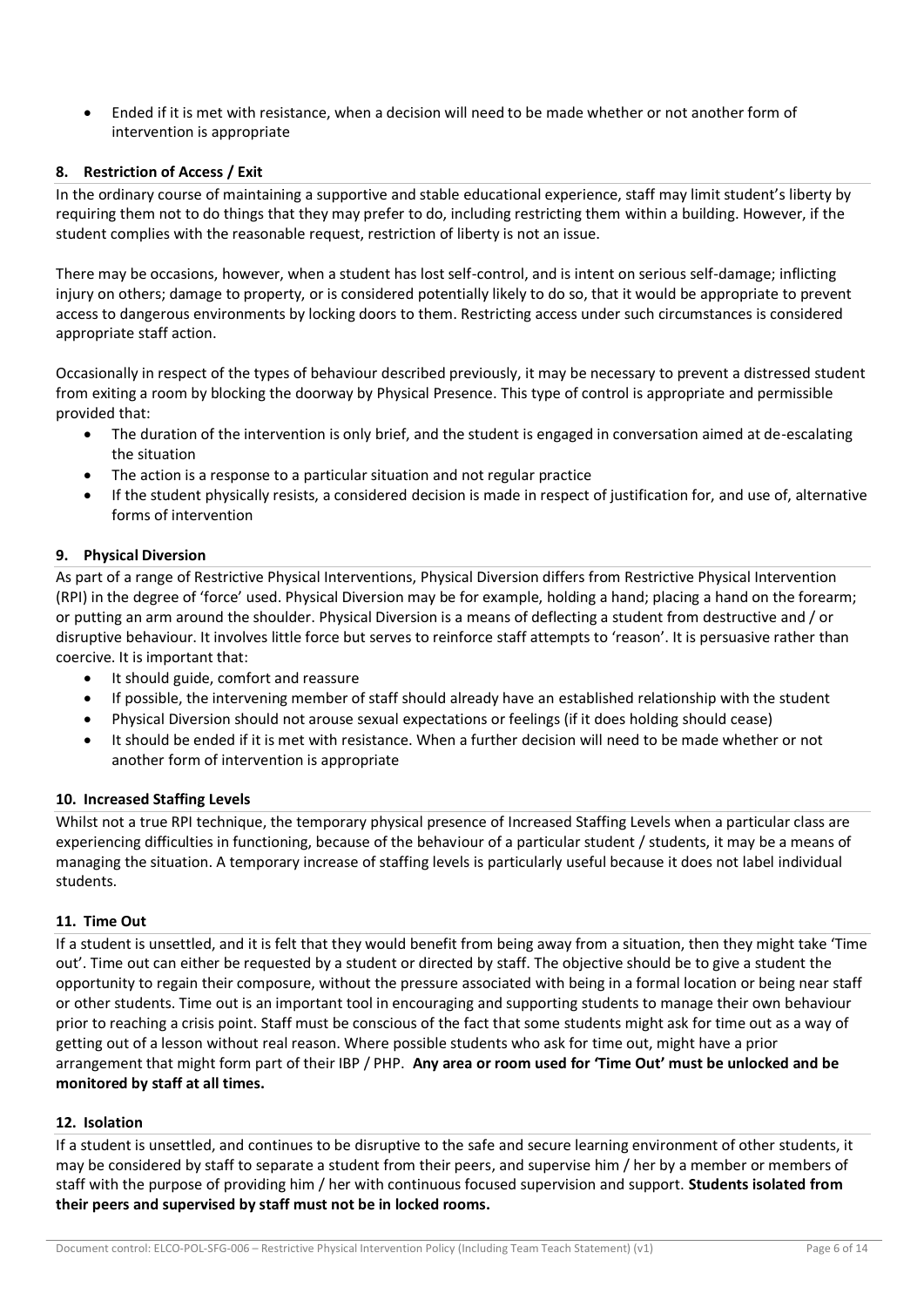# **13. Seclusion**

Seclusion describes the forcible confinement and segregation of a student from their peers in situations that are unsupervised by staff. **At the College seclusion is not permitted.** 

# **14. Restrictive Physical Intervention (RPI)**

Restrictive Physical Intervention (RPI) is the positive use of minimum force to divert a student from harming himself / herself or others; seriously damaging property; disrupting the safety and security of the college's learning environment, or to protect a student from the likelihood of their doing so.

## **15. Restrictive Physical Intervention (RPI) must only be used to prevent:**

- Self-harming
- Injury to other children, service users, staff or teachers
- Damage to property
- An offence being committed, and
- In college settings, any behaviour prejudicial to the maintenance of good order and discipline within the college or among any of its students.

## **And as a means of preventing a student leaving if:**

- The student is so acutely and seriously troubled that it is clear he / she is in immediate danger of inflicting serious self-harm; serious harm to others, or seriously damaging property
- Lesser interventions have either not been understood or successful, and the student would upon absconding be potentially in physical or moral danger
- The student is socially immature and vulnerable, consequently potentially at physical and moral risk
- Its use is intended to return a student to a less dangerous situation
- The student is very likely to interrupt the safe and secure learning environment of the college
- It is described as a course of permitted action in the student's Behaviour Plan

# *The use of Restrictive Physical Intervention (RPI) is not a substitute for using alternative strategies.*

Normally lesser forms of intervention should have been used first and all de-escalation techniques exhausted. The onus is upon the member of staff to decide when this position has been reached.

#### **16. Restrictive Physical Intervention (RPI) is used only:**

- Rarely
- When there is *NO OTHER WAY,* and
- Where any other course of action would be likely to fail

#### **17. Restrictive Physical Intervention (RPI) must not be used:**

- To punish
- To gain student compliance with staff instruction (unless the instruction is to cease from a course of behaviour leading to injury, damage or serious disruption)
- To cause or threaten hurt / pain
- Oppress; threaten; intimidate and bully

There are occasions when to safeguard a student's dignity or safety, it would be in his / her interests to be moved to a less public place, or safer environment. This may also be the case in establishing or maintaining a safe and settled learning environment, or to prevent / lessen disruption to the environment. However, the movement of non-co-operative students can be problematic and needs careful consideration. Staff will need to assess the necessity of such an action, against the potential risks involved, and take into consideration all potential dangers. When students co-operate with movement it is usually indicative of their desire to regain self-control.

#### **18. Staff using Restrictive Physical Intervention (RPI) must always adhere to the following principles:**

- Follow the 'Team Teach' training given
- De-escalation and conflict resolution techniques must have been exhausted
- Always warn the student quietly, yet clearly and firmly that you are likely to take Restrictive Physical Intervention (RPI) *BEFORE* taking action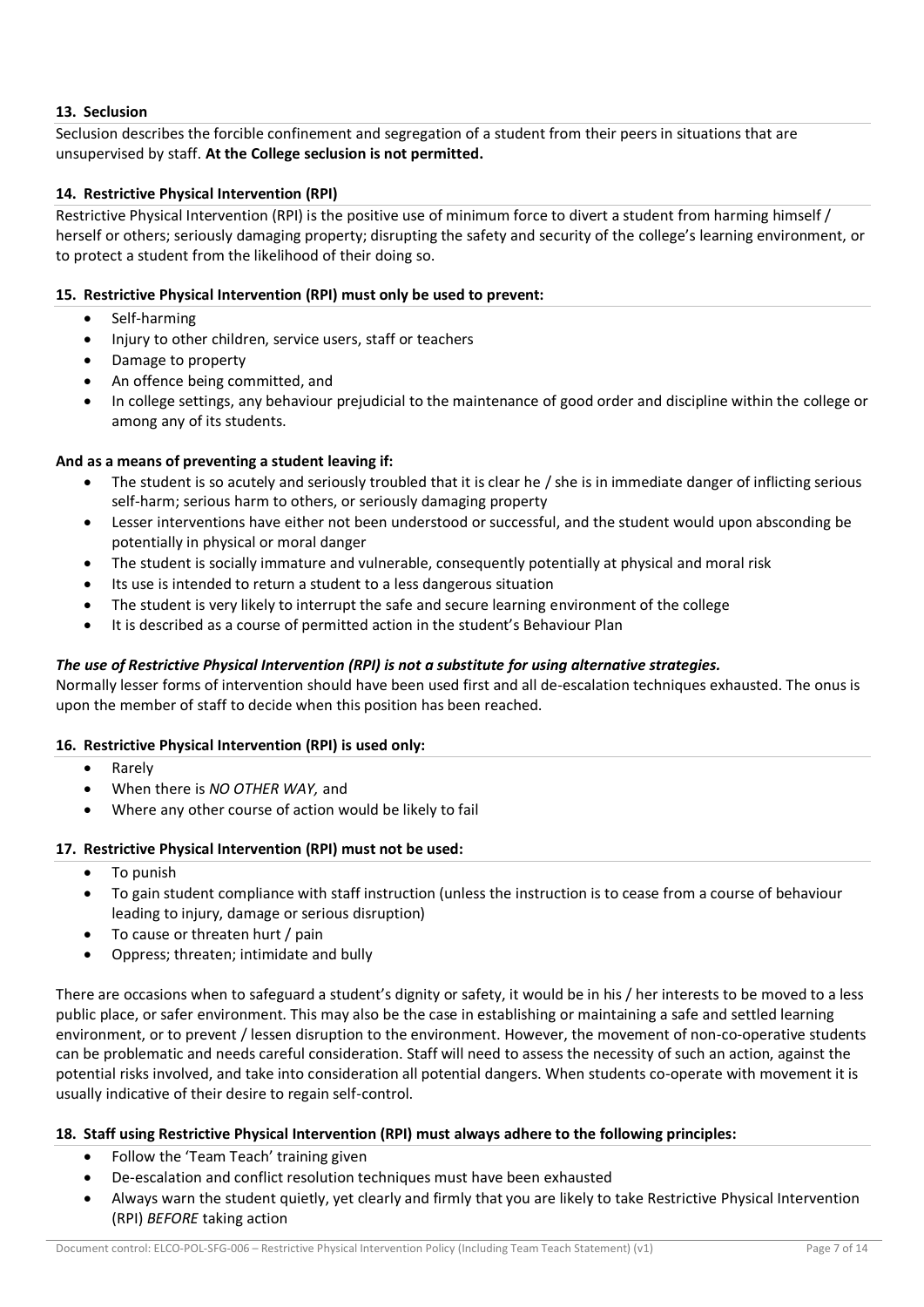- *NEVER* act out of temper. If you are losing control, the professional approach is to call another member of staff to replace your involvement at this time
- The Restrictive Physical Intervention (RPI) techniques should provide a gradual, graded system of response commensurate with the situation; task and individual involved. Consideration should be made to any risk involved in any particular situations. Techniques used should allow for phasing up and down as dictated by the circumstances at that time.
- Whenever possible, more than one member of staff should be present or involved. This prompts teamwork; requires less effort and is therefore likely to minimise the possibility of damage or injury. It also prevents particular staff becoming associated with physical methods of control.
- Where a male member of staff is involved in controlling a student of the opposite sex, a female member of staff should be present from the earliest possible moment. Best interests of the child and Health and Safety issues are the main drivers for staff actions in this area. It is in everyone's 'best interests', for a female member of staff to be present, when a female is being restrained.
- The least intrusive method of control should be employed
- *IN EVERY CASE,* **no more than the reasonable amount of force, with the maximum amount of care for the minimum amount of time should be used to keep safe.** No more time taken, than is necessary to effectively resolve the situation
- The student should repeatedly be offered the opportunity of exercising his own self-control.
- Physical management should cease as *SOON AS POSSIBLE*. The skilled use of non-verbal; Para-verbal and verbal strategies aid de-escalation.
- Whilst it may be necessary for staff to be given support in physically controlling students, staff should be aware that creating an audience can often escalate the situation.
- As soon as possible after the incident, when the student is calm and ready, he / she should be given the opportunity to talk through the incident.
- *ALL INCIDENTS CONCERNING RESTRICTIVE PHYSICAL INTERVENTION (RPI)* **must be recorded in the bound and numbered book and recorded on databridgeMIS.** The report should consider the circumstances and justification for using Restrictive Physical Intervention (RPI).
- Staff involved should be afforded supportive discussion, if required as soon as possible.

# **19. Procedure for Restrictive Physical Intervention (RPI)**

*Only staff that have undertaken the college-based training programmes in 'Team Teach' methods of Restrictive Physical Intervention (RPI) and have valid confirmation of their approval to do so from theHead of College are permitted to physically control students. Only those techniques of the 'Team Teach' approach can be employed.* 

# **20. The following procedure for Restrictive Physical Intervention (RPI) must always be followed:**

- Try to give the student clear warning i.e.: "*Look you're giving me no other option..."* Still try to offer an alternative escape route from the situation by encouraging the student to calm down and talk things through. (This offer must stand all the way through the incident and must be repeated to the student)
- The vast majority of crisis situations can be resolved through appropriately calm, controlled, dignified and skilled intervention
- Once physical intervention is necessary then it is important that it happens quickly, smoothly, confidently and successfully providing the maximum amount of care, control and therapeutic support

# **21. The choices for Restrictive Physical Intervention (RPI) are:**

- Controlling the student in a standing position
- Controlling the student in a seated position (Chair / Sofa or Floor)

It is only possible to decide which of these options to take as one's experience, expertise and knowledge of the individual student grows, although inevitably they represent a gradual and graded increase in the extent of control used. *The paramount decision should be based on 'Safety' for all concerned.* 

*\*Students must not be held on the floor in either the front or back ground recovery position (Prone or Supine ) If a student takes themselves to the floor in this position, then staff should release holds completely until the student can be managed in a recognised 'Floor seated' RPI technique, with safety as paramount concern, or until a chair / sofa seated or standing position is available / suitable.*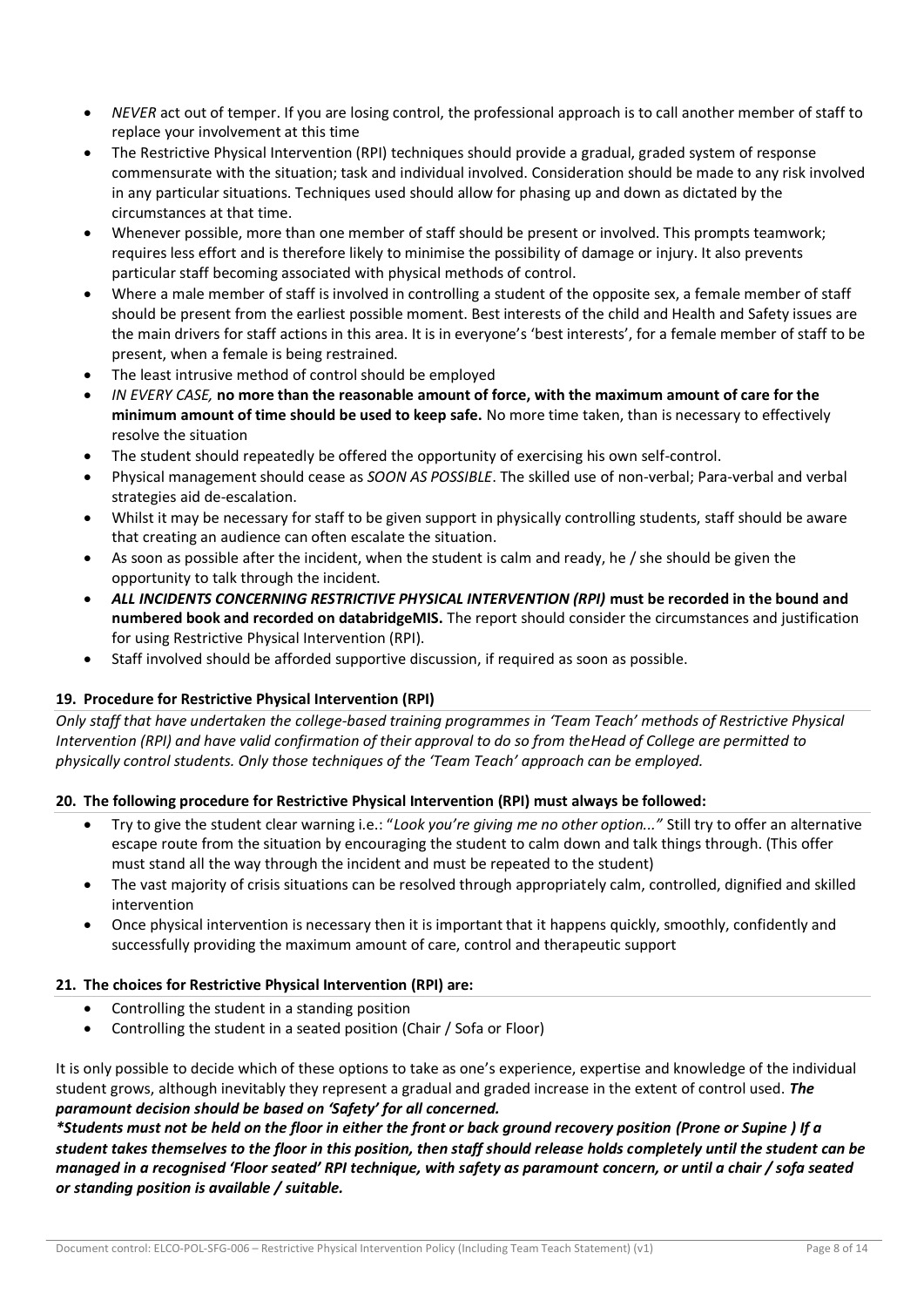# **22. Elevated Risks**

Physical restraint involves risk, as do all the alternatives. A reasonable response involves choosing an option which reduces rather than increases the risk. Sometimes the only effective techniques available involve a degree of danger to the staff or the child. In these difficult circumstances the risks have to be balanced carefully. Such judgements are never simple. There are positive handling techniques that reduce risk by taking people to the ground in a controlled manner. They do not involve pressure to the torso. As the risks are exceptional, Team Teach distinguishes very precisely which strategies it is willing to support. The nature of the risk must be understood along with necessary planning, training, additional safeguards, risk assessment and post incident structure. When an individual goes to the ground, or is taken to the ground by staff, it is vital that they are closely monitored. The goal should be to recover into a seated or standing position at the earliest safe opportunity.

There are risks associated with ineffective attempts to prevent a person from going to the ground. Any attempt to lift or support body weight risks spinal injury. There are also risks associated with suddenly breaking away and allowing people to fall to the ground in an uncontrolled manner. These should be balanced against the risks associated with a controlled descent and effective ground techniques. We cannot eliminate risks, but we must make a balanced judgement and ensure that all agreed procedures are fully documented. All Team Teach techniques have been passed through the Risk Assessment Panel.

## *Positional Asphyxia*

This term has been used to describe deaths which have been attributed to an individual's body position. Adverse effects of restraint include being unable to breathe, feeling sick or vomiting. Signs may include swelling to the face and neck, and petechiae (small blood-spots associated with asphyxiation) to the head, neck and chest. In order to breathe effectively, an individual must not only have a clear airway, but they must also be able to expand the chest and stomach to draw air into the lungs. At rest, only minimal chest wall movement is required, and this is largely achieved by the diaphragm and the intercostal muscles between the ribs. Following exertion, or when an individual is upset or anxious, the oxygen demands of the body increase greatly. The rate and depth of breathing need to increase to supply these additional oxygen demands. To achieve this additional muscle in the shoulders, neck, chest wall and abdomen are essential in increasing lung inflation. Failure to supply the body with the additional oxygen demand (particularly during or following a physical struggle) is dangerous and may lead to death within a few minutes, even if the individual is conscious and talking.

Any position that compromises the airway or expansion of the lungs may seriously impair a subject's ability to breathe and lead to asphyxiation. This includes pressure to the neck region, restriction of the chest wall and impairment of the diaphragm (which may be caused by the abdomen being compressed in a seated, kneeling or prone position). Some individuals who are struggling to breathe will 'brace themselves' with their arms: this allows them to recruit additional muscles to increase the depth of breathing. Any restriction of this bracing may also disable effective breathing in an aroused physiological state.

#### *The fact that a person can complain does not mean that they can breathe*

There is a common misconception that, if an individual can talk, they are able to breathe. This is not the case. Only a small amount of air is required to generate sound in the voice box. A much larger volume is required to maintain adequate oxygen levels around the body, particularly over the course of several minutes during a restraint. A person dying of positional asphyxia may well be able to talk until they collapse.

A degree of positional asphyxia can result from any restraint position in which there is restriction of the neck, chest wall or diaphragm, particularly where the head is forced downwards towards the knees. Restraints where the subject is seated require particular caution, since the angle between the chest wall and the lower limbs is already partially decreased. Compression of the torso against or towards the thighs restricts the diaphragm and further compromises lung inflation. This also applies to prone restraints, where the body weight of the individual acts to restrict the chest wall, abdomen and diaphragm movement.

#### *Pressure to the neck*

Necks are extremely fragile. Whiplash injuries are common. Some people with Down Syndrome are especially vulnerable to serious damage in this area. No attempt should be made to hold a neck. No pressure should be placed on the neck to move the head forward. This can damage the spine and restrict breathing.

# *Prone Holds (Not authorised)*

Document control: ELCO-POL-SFG-006 – Restrictive Physical Intervention Policy (Including Team Teach Statement) (v1) Page 9 of 14 The prone position is when a person lies on their front, usually with their head to one side. Any pressure placed on a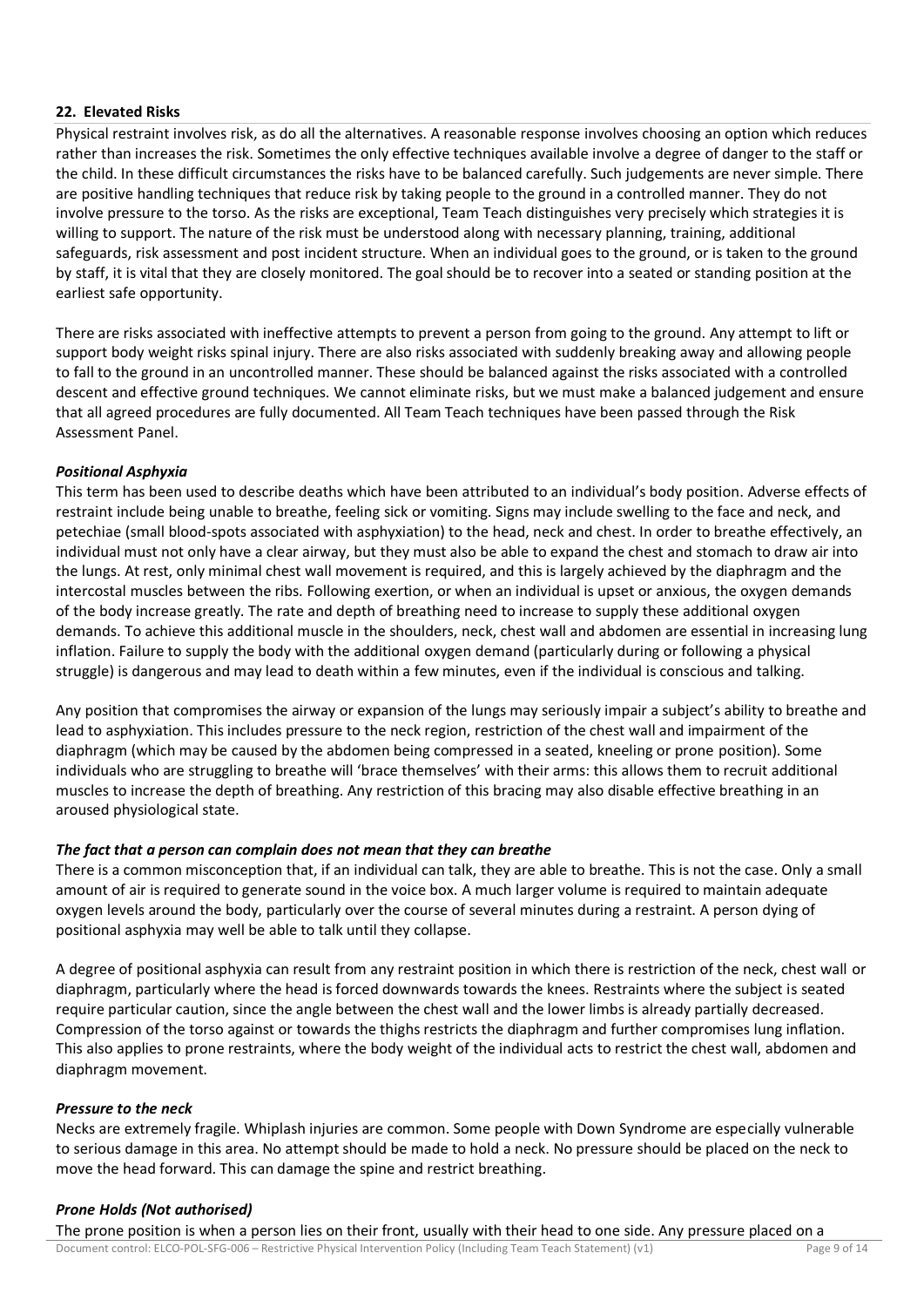person in this position can seriously compromise breathing. The persons own body weight may sufficiently restrict breathing to produce an adverse outcome. In a prone position restriction to the abdomen can prevent the lungs from fully expanding. Any restriction to the ribcage will exacerbate the problem. No pressure may be placed on the torso of a person in any Team Teach ground recovery position. No techniques allow straddling the torso under any circumstances.

# *Supine Holds (Not authorised)*

The supine position is when a person lies on their back. With the additional complication of alcohol and / or vomiting this position may increase the risk of choking.

# *Seated Holds / Restraints*

In seated holds forcing the body forward into hyperflexion at the hips is likely to limit the expansion of the abdomen and restrict breathing. Young children can be extremely flexible and may throw themselves forward. In Team Teach seated holds the staff should allow the torso to come back to a comfortable position naturally rather than follow the child into a hyper flexed position. 'Basket holds' which involve the arms being pulled across the rib cage and locked under the armpit can severely restrict the expansion of the rib cage and impede breathing. Team Teach techniques do not allow this. In the Team Teach 'Wrap' the arms are not pulled across the rib cage but placed on the hips. For extremely obese children or those with short arms the 'Wrap' may not be an appropriate response.

## *Standing Holds / Restraints*

Hyperflexion can be a risk in standing holds if the body is forced forward. Some standing holds involve forcing the shoulders forward. No Team Teach techniques allow this. Some standing 'basket holds' allow the child's arms to be locked under the armpits. In this position the expansion of the rib cage can be compromised. The 'basket hold' is not an approved Team Teach technique. In the standing 'Wrap' the child's arms are not pulled but placed down at the hips to allow the rib cage to expand normally. As in the seated position, if a flexible child throws their body forward the staff do not follow but allow the body to return to a comfortable position.

## *Extreme exertion and other factors*

Extreme exertion can be risk factor in itself. An oxygen debt can build up over time in any form of restraint. Staff should always be ready to release at any signs of medical distress. In addition, obesity, small stature, asthma, bronchitis, a blocked nose or a range of pre-existing medical conditions could impair breathing.

#### **Warning signs**

During a restraint and in the period following children must be monitored and supported closely. Danger signs include:

- Struggling to breathe
- Complaining of being unable to breathe
- Evidence or report of feeling sick or vomiting
- Swelling, redness or blood spots to face or neck
- Marked expansion of the veins in the neck
- Subject becoming limp or unresponsive
- Changes in behaviour either escalative or de-escalative
- Loss of or reduced levels of consciousness
- Respiratory or cardiac arrest

#### **Immediate Action**

Release or modify the restraint as far as possible to improve breathing. Immediately summon medical attention and provide appropriate first aid in line with local policy.

#### **23. Team Teach Protocols**

The Team Teach instruction is comprehensive and staff that are unsure about approaches, de- escalation, protocols, techniques or holds should seek clarification. The following is a brief outline of some of the main principles:

- Staff should always be aware of their own safety. Only in exceptional circumstances should staff use Restrictive Physical Intervention (RPI)s without another member of staff being present to support
- Remember to use the HELP protocols for both students and staff
- It is always easier if one member of staff takes the lead and directs events
- With two staff present, take one arm each. Always be aware of kicks, punches, knees, head butts, spitting, bites etc.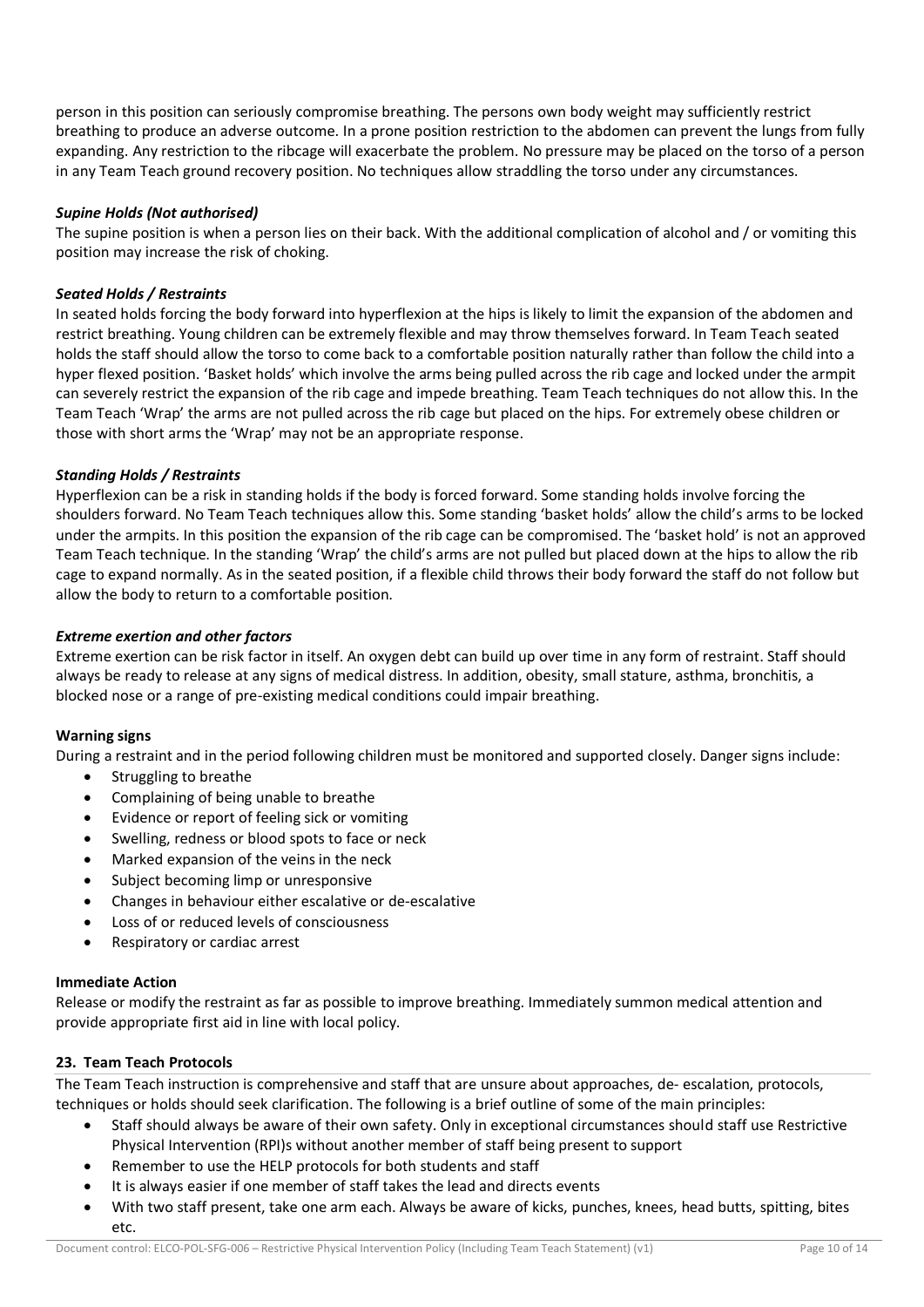- Take hold at the lower forearm / wrist.
- Keep close contact with student, with 'no daylight' between you
- Maintain only the pressure that is required to keep safe
- Communicate with each other *and* the student
- If sitting in an upright chair keep well to the side and slightly behind the student
- Once the situation is under control, safe and secure, counselling of the student should begin.
- Use ploys like -" Look *this need not have happened!"*
- It is not unusual to meet a continuous stream of abuse, obscenities etc. Ignore these, try to be calm, look beyond the behaviour, and talk deliberately and in a pacifying tone. Use phrases like -*" Ok If you want to talk, I'll listen!"*  and -" We *can get out of this situation once you have told me and shown me you are calm!"*
- Offer positive feedback as soon as possible -*" Good that's better. You're much calmer now!"*
- With a particularly reserved student it may be possible to progress the 'letting go' process by distraction methods e.g. Talking to other involved colleagues about absolutely anything appropriate, or positive talk about the student, or appropriate humour. E.g. -" You *know Ben's had an excellent week so far !"* Or -" You *know I would have thought Ben would have been able to get himself out of this situation by now. He's normally quite sensible!"*

Or -" Did *you see the match last night?"* 

- Once the situation begins to calm down, significant decreases in the grades of Restrictive Physical Intervention (RPI) should commence. However, these should be on staff terms and not when demanded by the student. If he / she asks sensibly, calmly and politely staff must adhere to the request, however exercise caution.
- The overall aim is to (when the student is calm and ready to talk) discuss what provoked the whole episode, getting the student to examine the problem and its consequences. Staff need the student to realise that there was a more acceptable and appropriate way of dealing with the situation.
- The student should be asked if they are hurt and / or if they need medical treatment.
- The event should be discussed with all involved staff, so that positive feedback is given, and the potential for improved approach, teamwork and skills is achieved.
- A Major Incident Report Form must be written with all involved staff and the student given the opportunity to record their own feelings and opinions.

Any use of Restrictive Physical Intervention (RPI) must be reported as soon as possible to the HT, and a Major Incident Report Form completed, and recorded in the MIR Bound and numbered Book. Where an injury occurred, the MIR form must be forwarded to H&S.

Information regarding Restrictive Physical Intervention (RPI) used with students will frequently be discussed amongst staff. This information will be used to positively amend practice and intervention strategies, risk assessments etc.

# **24. Monitoring**

The HT should monitor the use of Restrictive Physical Intervention, particularly Restrictive Physical Intervention (RPI), by examining:

- The frequency of their use
- The justification of their use
- Their nature
- Their users
- The views of the students concerning them

They must ensure that:

- The need to use Restrictive Physical Interventions are minimised
- Restrictive Physical Interventions are used only in the appropriate circumstances
- Only the appropriate Restrictive Physical Interventions are used in particular situations in line with the BILD code of practice.

They must also:

- Provide a summary report on the use of Restrictive Physical Interventions to the college's **Governing Body**
- Take appropriate action over issues of concern of either a generic or specific nature
- Make available on request the Major Incident Report Forms to the authority's officers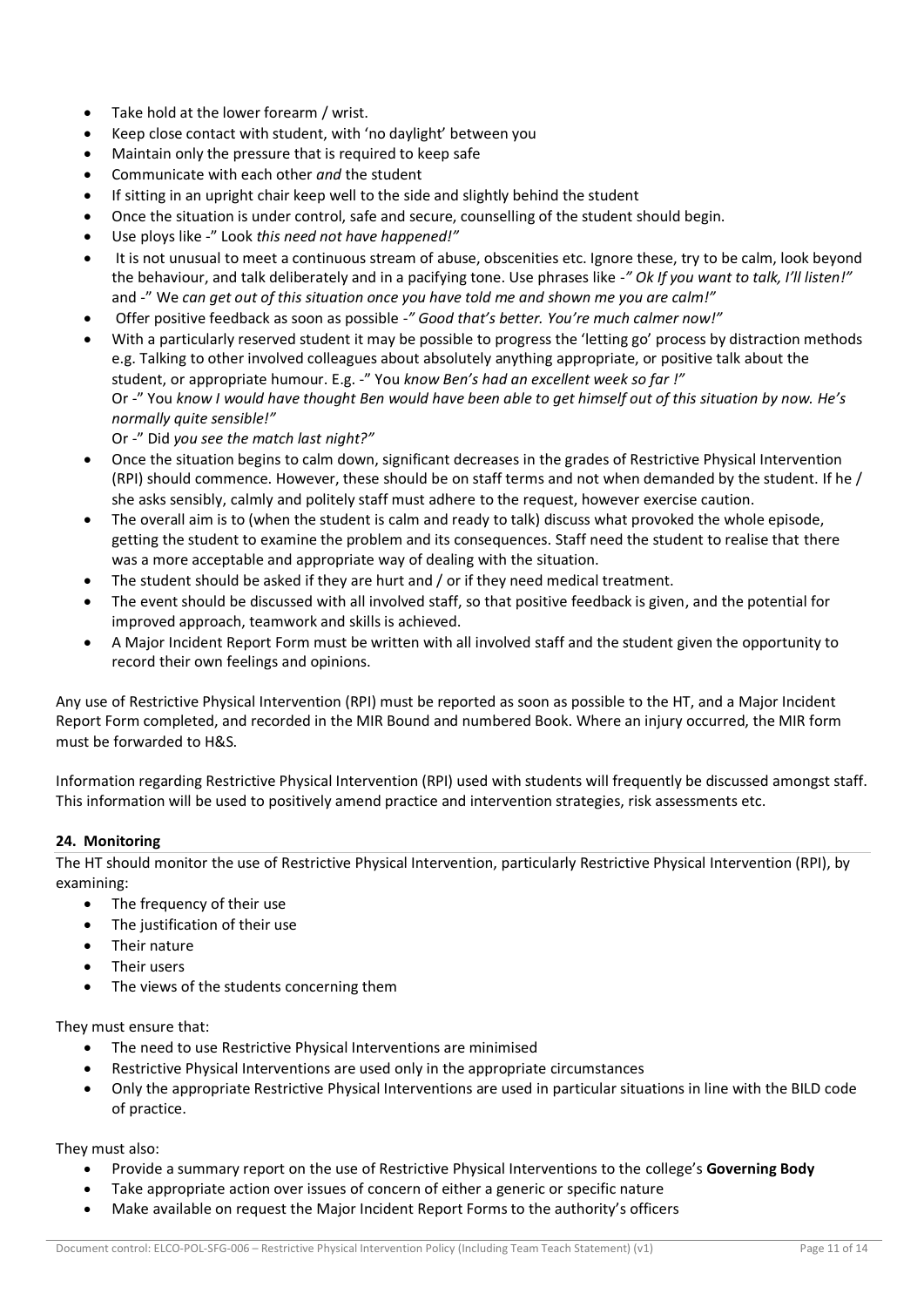It is the responsibility of any member of the college's staff team to alert a member of the Senior Management Team of any concerns they have regarding any individual students in their care.

#### **25. Policy and Guidance**

Colleges must have a policy on the use of reasonable force to control or restrain students. The policy should be approved formally by the governing body and made known to staff, students and parents. **The guidance acknowledges the potential for injury to both students and staff involved in physical intervention responses.** 

## **The Policy:**

- Should be value driven
- Should inform staff clearly what they should do
- Should explain how to do it
- Should be supported by training where necessary
- Should be updated / reviewed annually
- Should be supported by evidence that staff have read and understood it

#### **26. Recording, Reporting and Monitoring**

#### *Record Keeping*

'Any individual student records are kept for a period of 75 years after the date of birth of the child or are passed to the next college and a receipt obtained. This retention period is the minimum period that any student file should be kept'

In addition to the above, Team Teach strongly recommends that all services should keep records / copies of incidents of restraint, for a minimum period of 75 years from the date of the incident.

The behaviour of some individuals presents a hazard to themselves and others. In settings which cater for individuals who exhibit hazardous behaviours, records serve a number of purposes:

- They can be an invaluable aid to risk assessment and risk reduction by communicating information about known hazards.
- They can provide evidence of both poor and preferred practice to help managers target training.
- They can direct managers towards improving the quality of the guidance they provide for staff.
- They can expose malpractice and protect staff against false allegations.
- Employers who fail to establish effective recording and reporting systems to protect children, young people, vulnerable adults and staff are in breach of their statutory duties under Health and Safety legislation.

#### *Records*

- Should be completed after everyone has recovered.
- Should use structured recording forms (MIR's) and entered into a bound and numbered book
- Should include the de-escalation techniques used
- Should state briefly exactly what happened
- Should be signed and dated
- Should be monitored and evaluated
- Should inform positive handling plans (PHP's)
- Should be archived along with the current policy and guidance

#### **27. Major Incident Report Forms**

*All incidents using RPI should be recorded, reported, monitored and evaluated using the college's MIR report form.*  It is the responsibility of staff involved in an incident to complete a Major Incident Report Form (MIR) before the end of the day in the case of a contentious incident, or within a 24-hour period in all other incident cases. The MIR form is comprehensive, and staff should ensure that they complete all relevant sections thoroughly and accurately, checking details with all colleagues involved in the incident. Parents / carers should also be notified that the child has been involved in Restrictive Physical Intervention (RPI) resulting in a MIR. Upon completion, this form should be handed in to theHead of College.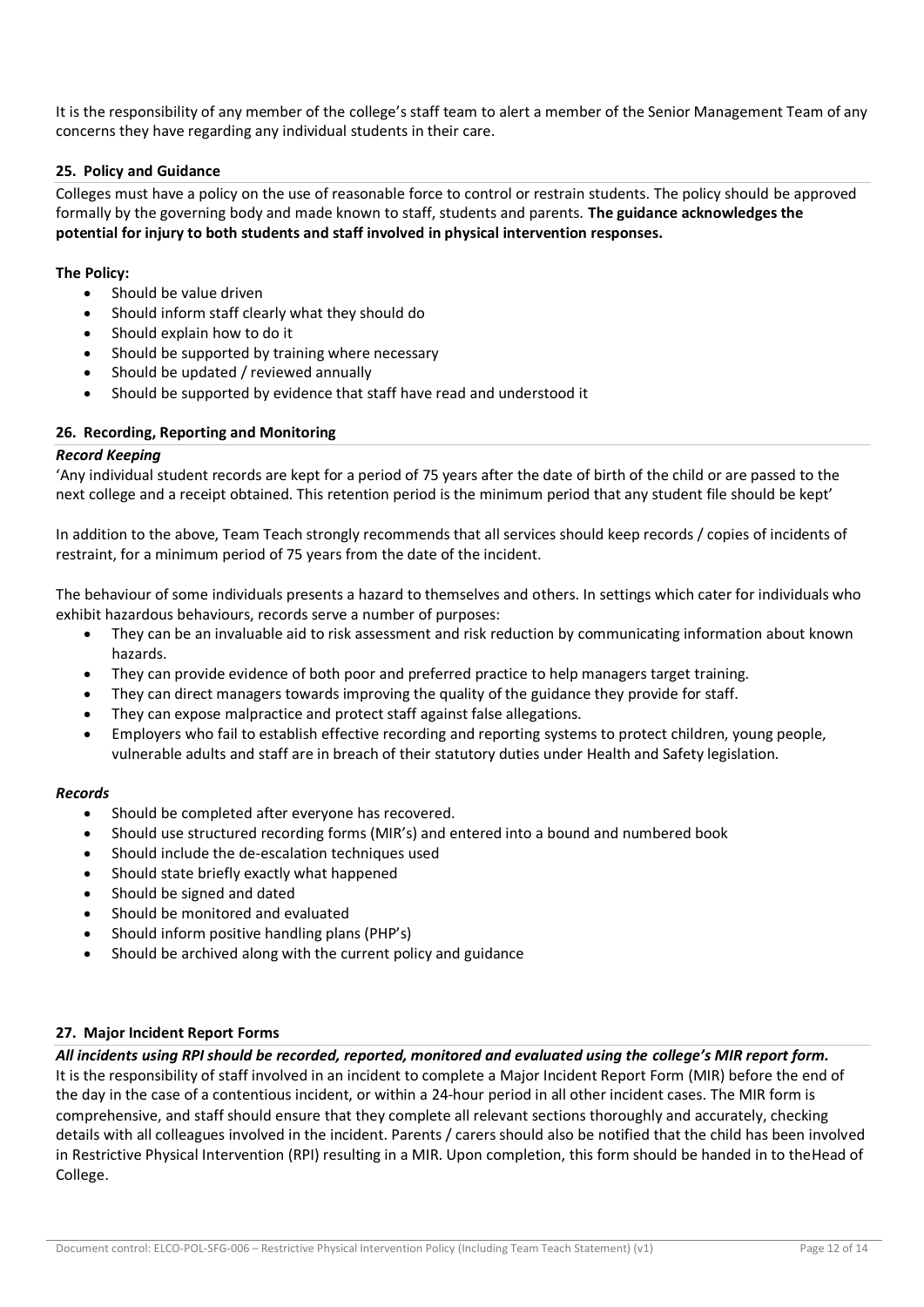# **28. Support Plans.**

Planned responses and techniques should be written out and included in support plans.

The plans need to be developed for individuals assessed as being at greatest risk of needing restrictive physical intervention in consultation with the student and his / her parents / carers.

Such plans would include strategies to prevent and deal with any recurrence of behaviour that could lead to the use of force.

#### **These plans should include:**

- Risk assessments where necessary, and alert people / staff to foreseen risks.
- Should warn against strategies which have been ineffective in the past.
- Should include preferred strategies and suggest ideas for the future.
- Should bring together contributions from key partners (including Parents / Carers) working in partnership and signed by all concerned.
- Should be reviewed regularly and / or when changes to the individual child's circumstances are evident

## **29. Notification of RPI**

Each such incident should be reported to the parent / carer as soon as practicable after the incident. If it is likely that reporting an incident to a parent / carer will result in significant harm to the student, significant incidents should be reported to the local authority. The Secretary of State's view is that, significant harm is where a child is chastised inappropriately and / or significantly. The person who makes the telephone call need not be the person who compiled the MIR report. In the event of parents not being able to be contacted by phone regarding RPI, a letter should be sent home notifying them accordingly of the incident.

## **30. Search for weapons and other prohibited items**

- Reasonable force may be used to search students without their consent for weapons.
- This power of search may be exercised by Head of College and staff authorised by them, where they have reasonable grounds for suspecting that a student has a weapon.
- From September 2010, the power to search students without their consent was extended to include alcohol, illegal drugs and stolen property.
- Where resistance is expected college staff may judge it more appropriate to call the police.

# **31. Student Complaints / Suspension** *(\*See also freestanding 'Complaints policy and Grievance policy')*

When a complaint is made the onus is on the person making the complaint to prove that his / her allegations are true – it is not for the member of staff to show that he / she has acted reasonably. Governing bodies should always consider whether a member of staff has acted within the law when reaching a decision on whether or not to take disciplinary action against the teacher.

If a decision is taken to suspend a member of staff, the college should ensure that the teacher has access to a named contact who can provide support. Suspension must not be an automatic response when a member of staff has been accused of using excessive force.

As employers, colleges and local authorities have a duty of care towards their employees. It is important that colleges provide appropriate pastoral care to any member of staff who is subject to a formal allegation following a 'use of force' incident.

#### *This Policy Statement MUST be read in conjunction with the College's Behaviour Policy and Statement of Team Teach.*

#### **32. Monitoring arrangements**

This policy will be reviewed every 12 months but can be revised as needed. It will be approved by the governing board